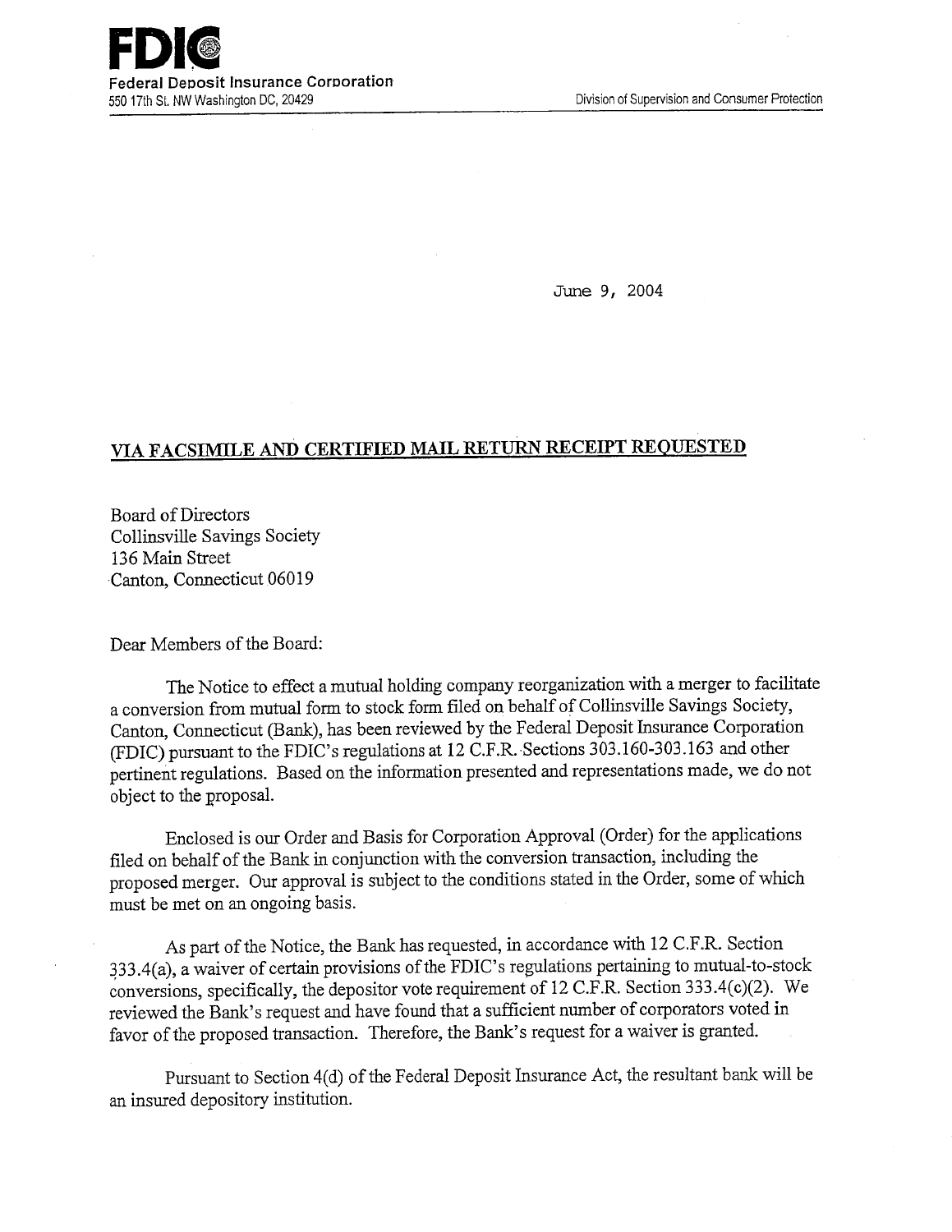Please advise the Boston Area Office in writing when the proposed transaction has been consummated. If an extension of the time limit included in the Order is required, a letter requesting a specific extension of the limitation, including the reasons therefore, should be submitted to the Boston Area Office.

Sincerely,

## **/S/**

John M. Lane Deputy Director

Enclosure

cc: Robert M. Taylor, III Day, Berry & Howard LLP City Place I Hartford, Connecticut 06103-3499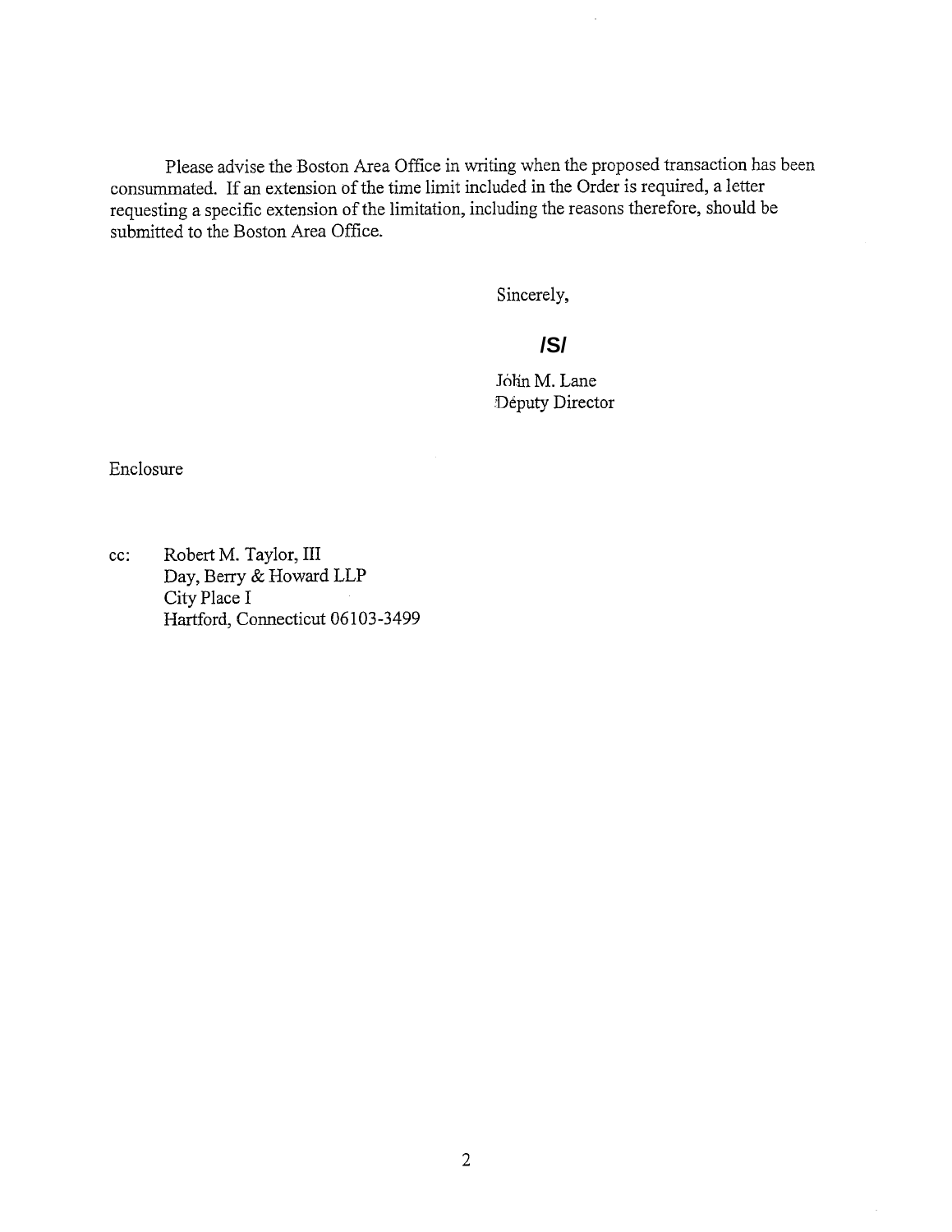## **FEDERAL DEPOSIT INSURANCE CORPORATION**

Collinsville Savings Society Canton, Hartford County, Connecticut

Application for Consent to Merge

## **ORDER AND BASIS FOR CORPORATION APPROVAL**

Pursuant to Section 4 and Section 18(c) and other provisions of the Federal Deposit Insurance Act (FDI Act), an application has been filed on behalf of the Collinsville Savings Society, Canton, Connecticut (Mutual Institution), currently a state-chartered mutually-owned Bank Insurance Fund member with total resources of \$95,740,000 and total deposits of \$76,584,000 as of March 31, 2004, for the FDIC's consent to merge with Collinsville Savings Society (Stock Savings Bank), Canton, Connecticut, a proposed new state-chartered stock savings bank, the resultant bank. In addition, the applicant has requested confirmation of federal deposit insurance for Stock Savings Bank.

The transaction is to effect the Mutual Institution's plan of reorganization which, solely to facilitate such undertaking, provide for:

- Mutual Institution to form Collinsville Savings Mutual Holding Company, a Connecticut-chartered mutual holding company.
- Collinsville Savings Mutual Holding Company (Collinsville Savings, MHC) will organize Stock Savings Bank as a Connecticut-chartered stock savings bank and receive 100% of its issued and outstanding stock.
- Mutual Institution will then merge with and into Stock Savings Bank, with Stock Savings Bank as the surviving entity (Resultant Bank).
- Upon consummation, Collinsville Savings, MHC will own 100 percent of the issued and outstanding stock of Stock Savings Bank.

At the conclusion of the reorganization, the deposits of the Resultant Bank will continue to be insured under the Bank Insurance Fund. On the effective date of the reorganization, the Resultant Bank will be a stock bank and the wholly owned subsidiary of Collinsville Savings, MHC. Applications for the establishment of Collinsville Savings, MHC have been filed with the Federal Reserve System. Following the consummation of the merger, the Resultant Bank will operate the same business, under the same name, with the same management, at the same locations now being served by the Mutual Institution. The proposed transaction, per Se, will not alter the competitive structure of banking in the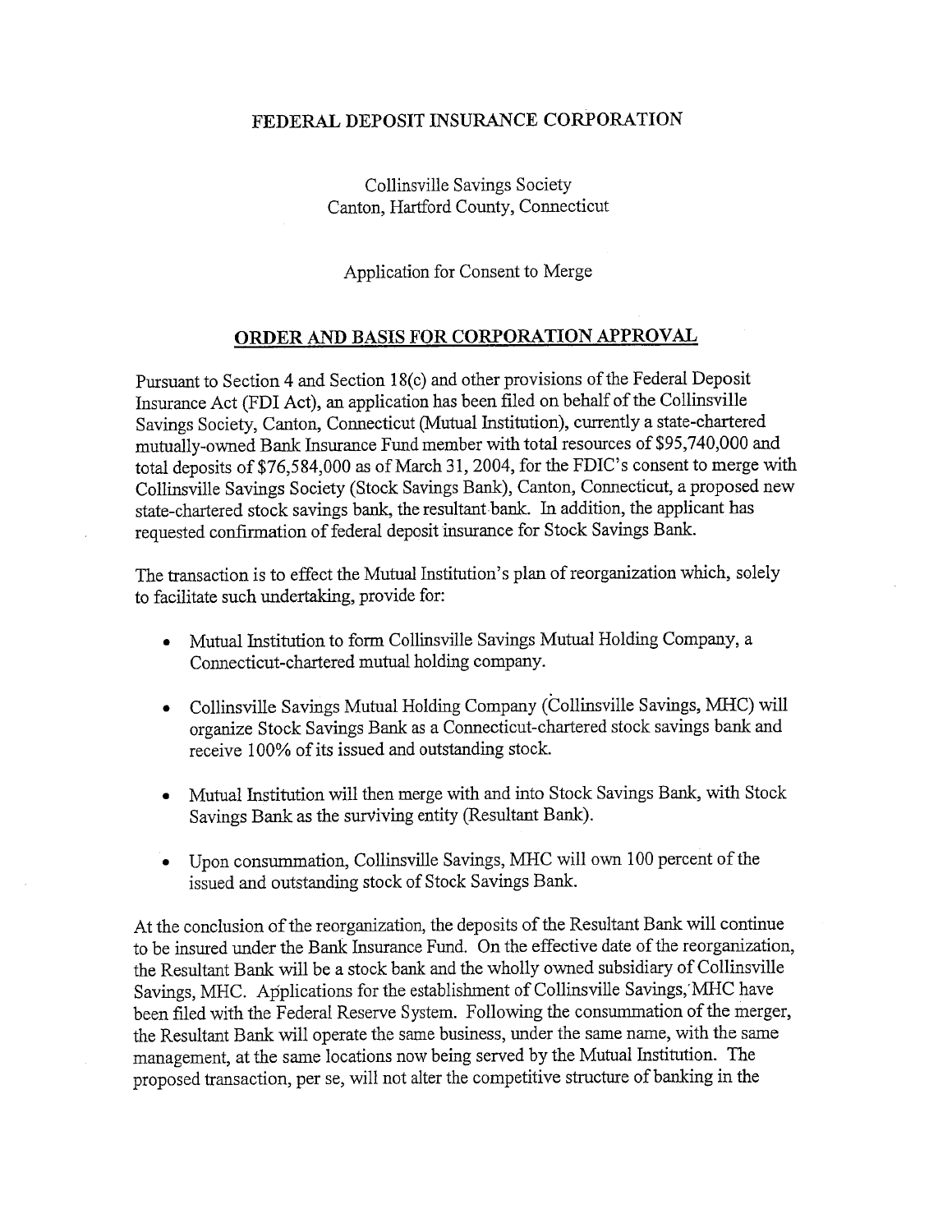market served by the Mutual Institution. The Resultant Bank's principal office will continue to be located at 136 Main Street, Canton, Connecticut.

Notice of the proposed transaction, in a form approved by the FDIC, has been published pursuant to the FDI Act. A review of available information, including the Community Reinvestment Act (CRA) Statement of the proponent, disclosed no inconsistencies with the purposes of the CRA. The Resultant Bank is expected to continue to meet the credit needs of its entire community, consistent with the safe and sound operation of the institution.

In connection with the application, the FDIC has taken into consideration the financial and managerial resources and future prospects of the proponent banks and the Resultant Bank, the convenience and needs of the community to be served, and the effectiveness of any insured depository institution involved in the proposed merger transaction in combating money laundering activities. Having found favorably on all statutory factors and having considered other relevant information, including all reports on competitive factors furnished by the Comptroller of the Currency, the Board of Governors of the Federal Reserve System, the Director of the Office of Thrift Supervision and the Attorney General of the United States, it is the FDIC's judgment that the application should be and hereby is approved, subject to the following conditions:

- 1.. That except for the proposed transfer of stock to Collinsville Savings, MHC, no shares of the stock of Stock Savings Bank shall be sold, transferred or otherwise disposed of, to any person (including any Employee Stock Ownership Plan) unless prior notice is provided to, and non-objection is received from the FDIC;
- 2. That, prior to a sale, transfer or other disposition of any shares of Stock Savings Bank by Collinsville Savings, MHC, to any person (including any Employee Stock Ownership Plan) or a conversion of Collinsville Savings, MHC, to stock form, Collinsville Savings Society will provide written notification to the FDIC and provide the FDIC with copies of all documents filed with the state and federal banking and/or securities regulators in connection with any sale, transfer, disposition or conversion;
- 3. That, should any shares of stock be issued to persons other than Collinsville Savings, MIHC, any dividends waived by Collinsville Savings, MHC, must be retained by Collinsville Savings, MHC, or Collinsville Savings Society and segregated, earmarked or otherwise identified on its books and records; such amounts must be taken into account in any valuation of the institution and factored into the calculation used in establishing a fair and reasonable basis for exchanging shares in any subsequent conversion of Collinsville Savings, MHC, to stock form; such amounts shall not be available for payment to or the value thereof transferred to minority shareholders, by any means including through dividend payments or at liquidation;